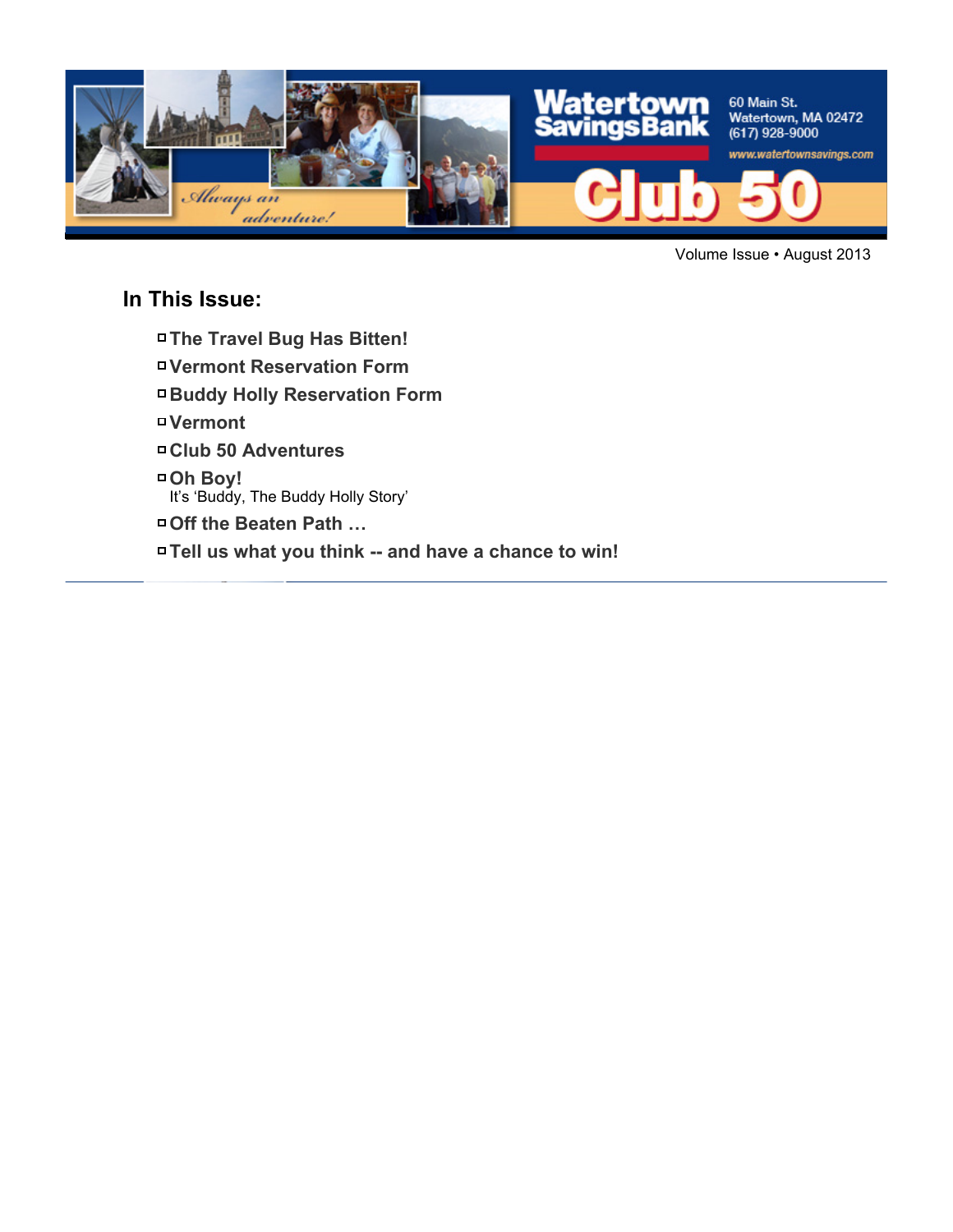

## **The Latest**

## **The Travel Bug Has Bitten!**

I know I'm not the only one "suffering" from the summer's end travel bug: From the buzz all summer we expect to have a very popular first-day signup *today* on **The Corvettes Doo Wop Revue** set for **Thursday, September 5** (previewed in last month's eNewsletter). And we are *sold out* on our **Castle in the Clouds** trip, coming up August 21. Thanks to all of you who will be taking advantage of that panoramic view from the New Hampshire mountaintop mansion. Make sure to take lots of pictures for me! I'm sorry I won't be joining you for what should be an incredible excursion, but that's the day my husband Tim and I are leaving for … Poland! Yes, we had made plans to visit Warsaw and Krakow several months before I was privileged to take on the role of Club 50 Coordinator.

So Karen will be in charge that day, and she will have trusty helpers Ron Le Santo, who has been on numerous trips with us, along with Lorraine Anastos, our Nonantum Branch Manager. Karen will also be on hand to take your reservation forms for *two additional* first-day sign-up opportunities this month: *August 22nd' s***Buddy: The Buddy Holly Story at Ogunquit Playhouse on Thursday, October 17** (please see the Save the Date and Forms sections)



(Left to right: Connie at the Bigelow Branch visit with Fran Crocetta and Emma Balian)

and *August 26th' s***Vermont adventure Monday-Wednesday, October 21-23** (please refer to the Club 50 Opportunities and Forms sections).

We'll also be jumping away from Club 50 headquarters several more times this month: We're winding down our **branch visits,** so come see us from 2-4 p.m. tomorrow, **Friday August 9,** at the **Arlington** Branch (980 Massachusetts Avenue), or next **Thursday, August 15** at the **Lexington** Branch (1075 Waltham Street). Additionally, we're helping at the **Customer Appreciation cookouts Friday, August 16** at the **Waltham Center** Branch (6 Lexington Street), **Friday, August 23** at the **Warrendale** Branch (739 Main Street, Watertown), and **Friday, September 6** at the **East Watertown** Branch (10 Bigelow Avenue). Finally, we're participating in the **Waltham Council on Aging's annual Health and Resource Fair** on **Tuesday, August 27** at the Embassy Suites Hotel, 550 Winter Street in Waltham. Stop by between 11 a.m.-1 p.m.

And hopefully we're not teasing you too much, but the Advisory Board meeting I referred to in last month's "The Latest" has brought us a few steps closer to 2014 trips. Our hint for the second big trip of 2014? California Dreamin'! As for overnight trips? New York City is still receiving a big thumbs-up, and we have several requests for either Saratoga Springs or West Point. Day trips? There's lots of interest in a new museum in downtown Boston, the next Pops by the Sea in Hyannis, and a little something involving the Red Sox. We'll put more concrete plans in place when we meet again in the fall.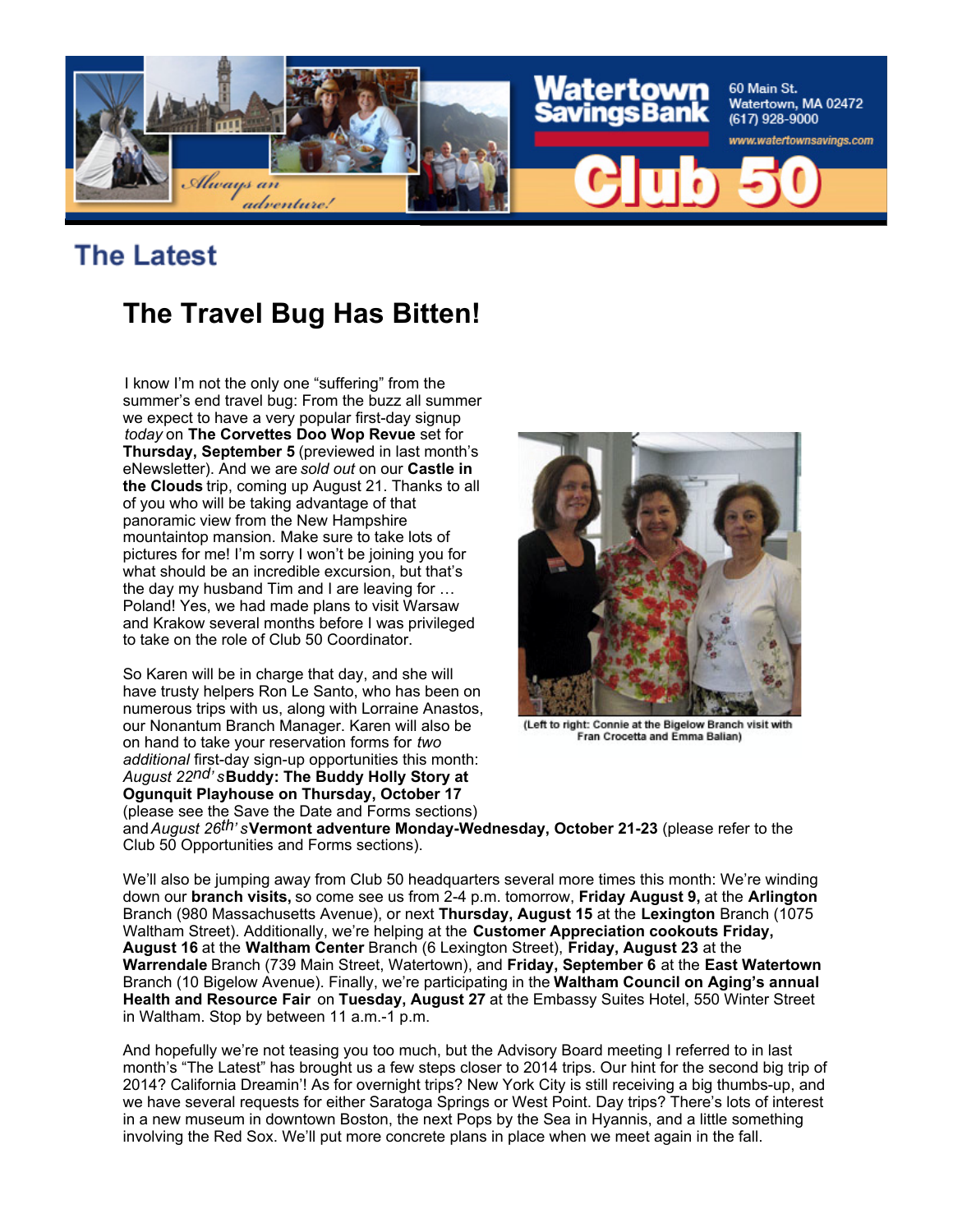But as always, we're open to *your* suggestions! Feel free to email, call, or stop by the office – or come and see us at one of the many events listed above.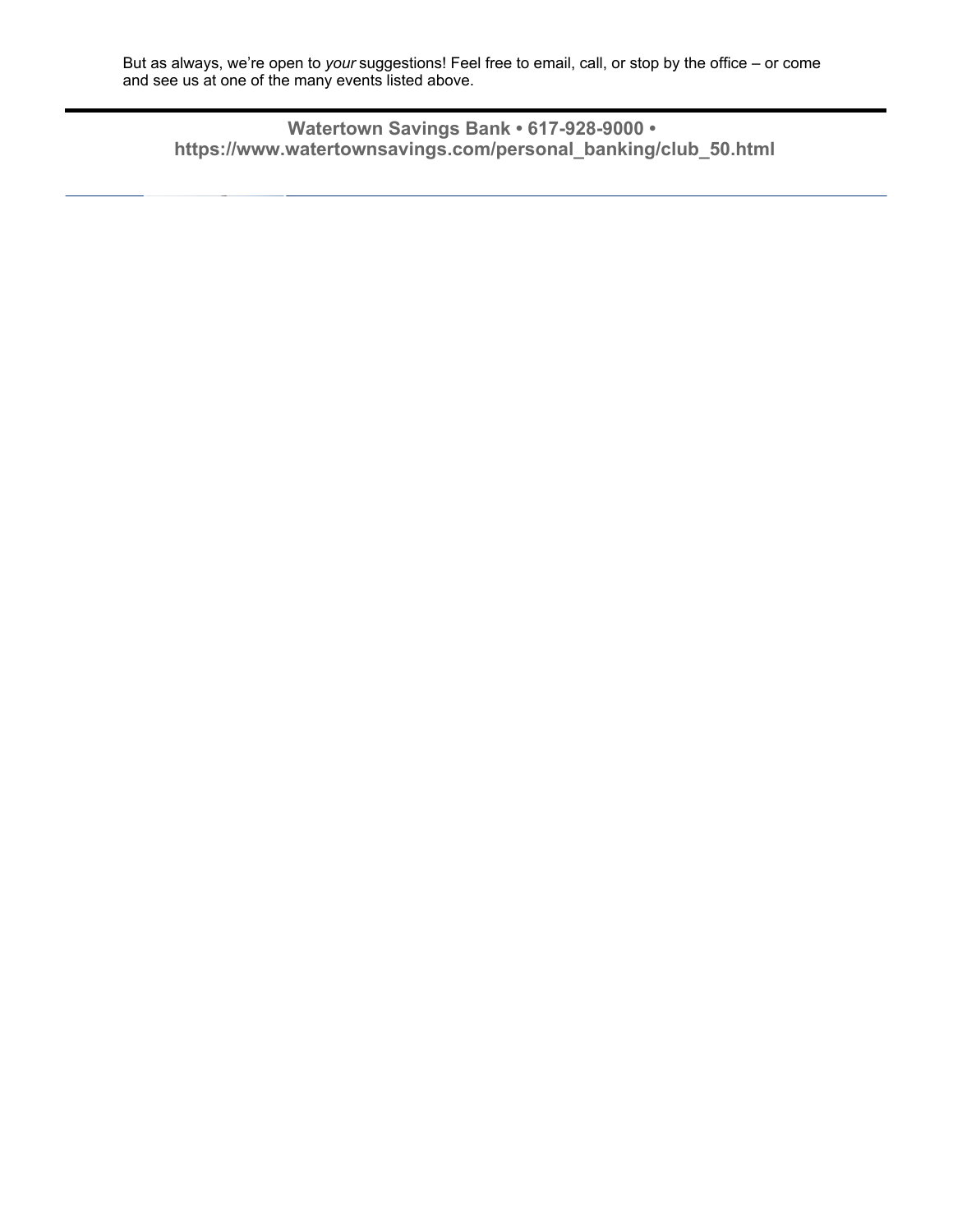

## **Vermont Reservation Form**

|                                                                                                                                                                                                                                                          | I hereby give permission to Watertown Savings Bank to duplicate and use for advertising purposes, any photographs taken of me on this |                                                                                                                                                                                                                                |  |  |
|----------------------------------------------------------------------------------------------------------------------------------------------------------------------------------------------------------------------------------------------------------|---------------------------------------------------------------------------------------------------------------------------------------|--------------------------------------------------------------------------------------------------------------------------------------------------------------------------------------------------------------------------------|--|--|
|                                                                                                                                                                                                                                                          |                                                                                                                                       |                                                                                                                                                                                                                                |  |  |
|                                                                                                                                                                                                                                                          |                                                                                                                                       |                                                                                                                                                                                                                                |  |  |
|                                                                                                                                                                                                                                                          |                                                                                                                                       | Phone: E-mail: E-mail: E-mail: E-mail: E-mail: E-mail: E-mail: E-mail: E-mail: E-mail: E-mail: E-mail: E-mail: E-mail: E-mail: E-mail: E-mail: E-mail: E-mail: E-mail: E-mail: E-mail: E-mail: E-mail: E-mail: E-mail: E-mail: |  |  |
| Enclosed please find \$ per person as deposit ; or payment in full for person(s). \$200 deposit due at time of reservation.<br>Final payment due September 20, 2013. Please note any health restrictions. Make checks payable to: WATERTOWN SAVINGS BANK |                                                                                                                                       |                                                                                                                                                                                                                                |  |  |
| <b>Return to: WATERTOWN SAVINGS BANK CLUB 50</b><br>ATT: CONNIE BRACELAND 617-928-2338<br><b>60 MAIN STREET</b><br><b>WATERTOWN MA 02472</b>                                                                                                             |                                                                                                                                       | <b>VERMONT</b><br>TRIP DATE: October 21-23, 2013<br>Price: \$675 Double / \$650 Triple (Guests add \$50)<br>\$875 Single                                                                                                       |  |  |
| <b>RESERVATION FORM: Vermont</b>                                                                                                                                                                                                                         |                                                                                                                                       | 1ST DAY OF SIGN UP: MONDAY, AUGUST 26                                                                                                                                                                                          |  |  |

is trip. on less for all injuries, damages or other losses arising from their participation in this event.

| Signature: | Date | Signature | Date |
|------------|------|-----------|------|
|            |      |           |      |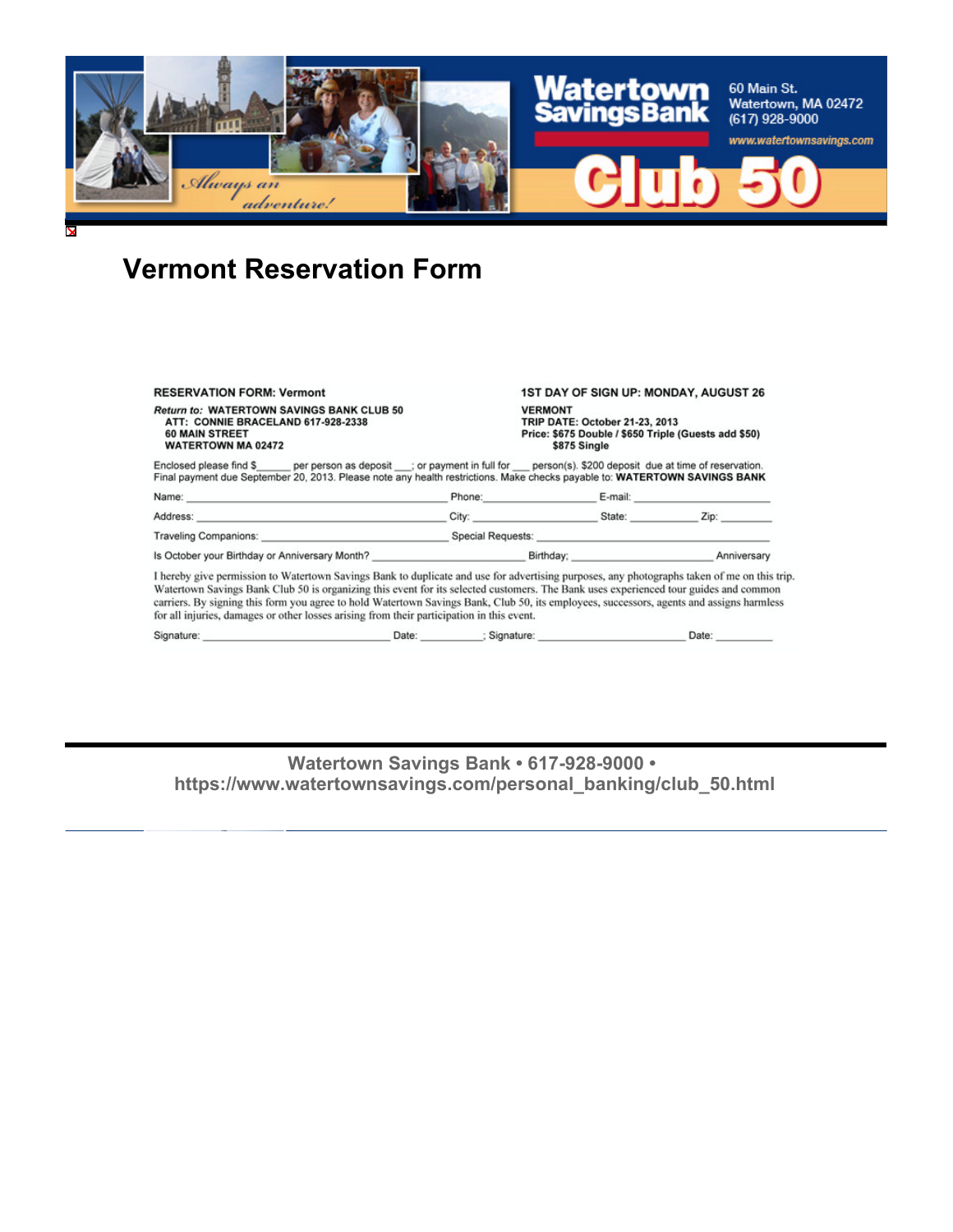

## **Buddy Holly Reservation Form**

| <b>RESERVATION FORM: Buddy, The Buddy Holly Story</b>                                                                                                                                                                         |                                                                                                                                                                                                                                                                                                                                                                                                                                                                                                                              |  |                                                                  | 1ST DAY OF SIGN UP: THURSDAY, AUGUST 22, 2013 |       |  |
|-------------------------------------------------------------------------------------------------------------------------------------------------------------------------------------------------------------------------------|------------------------------------------------------------------------------------------------------------------------------------------------------------------------------------------------------------------------------------------------------------------------------------------------------------------------------------------------------------------------------------------------------------------------------------------------------------------------------------------------------------------------------|--|------------------------------------------------------------------|-----------------------------------------------|-------|--|
|                                                                                                                                                                                                                               | Enclosed please find \$ per person as payment in full for person(s).<br>Full payment (\$125 members; \$135 guests) is due at time of reservation. Please make checks payable to: WATERTOWN SAVINGS BANK                                                                                                                                                                                                                                                                                                                      |  |                                                                  |                                               |       |  |
|                                                                                                                                                                                                                               |                                                                                                                                                                                                                                                                                                                                                                                                                                                                                                                              |  |                                                                  |                                               |       |  |
|                                                                                                                                                                                                                               | Address: No. 2006. The Committee of the Committee of the Committee of the Committee of the Committee of the Committee of the Committee of the Committee of the Committee of the Committee of the Committee of the Committee of                                                                                                                                                                                                                                                                                               |  |                                                                  | City: State: Zip:                             |       |  |
| Traveling Companions: Notice and Special Requests: Note and Special Requests: Note and Special Requests: Note and Special Requests: Note and Special Requests: Note and Special Requests: Note and Special Requests: Note and |                                                                                                                                                                                                                                                                                                                                                                                                                                                                                                                              |  |                                                                  |                                               |       |  |
|                                                                                                                                                                                                                               |                                                                                                                                                                                                                                                                                                                                                                                                                                                                                                                              |  |                                                                  |                                               |       |  |
|                                                                                                                                                                                                                               | I hereby give permission to Watertown Savings Bank to duplicate and use for advertising purposes, any photographs taken of me on this trip. Watertown<br>Savings Bank Club 50 is organizing this event for its selected customers. The Bank uses experienced tour guides and common carriers. By signing this form you<br>agree to hold Watertown Savings Bank, Club 50, its employees, successors, agents and assigns harmless for all injuries, damages or other losses arising from<br>their participation in this event. |  |                                                                  |                                               |       |  |
|                                                                                                                                                                                                                               | Signature: experience and the state of the state of the state of the state of the state of the state of the state of the state of the state of the state of the state of the state of the state of the state of the state of t                                                                                                                                                                                                                                                                                               |  |                                                                  | Date: : Signature: : Signature:               | Date: |  |
| Return to:                                                                                                                                                                                                                    | <b>WATERTOWN SAVINGS BANK</b><br><b>ATT: CONNIE BRACELAND</b><br>60 MAIN STREET, WATERTOWN MA 02472                                                                                                                                                                                                                                                                                                                                                                                                                          |  | BUDDY, THE BUDDY HOLLY STORY<br>DATE: Thursday, October 17, 2013 |                                               |       |  |
| Chicken Piccata<br>Lemon Baked Scrod                                                                                                                                                                                          | Luncheon Entrée Choice Please choose one:<br>Seafarer's Cache (shrimp, scallops, salmon and white fish baked in white wine and lemon, finished with seasoned bread crumbs)                                                                                                                                                                                                                                                                                                                                                   |  |                                                                  |                                               |       |  |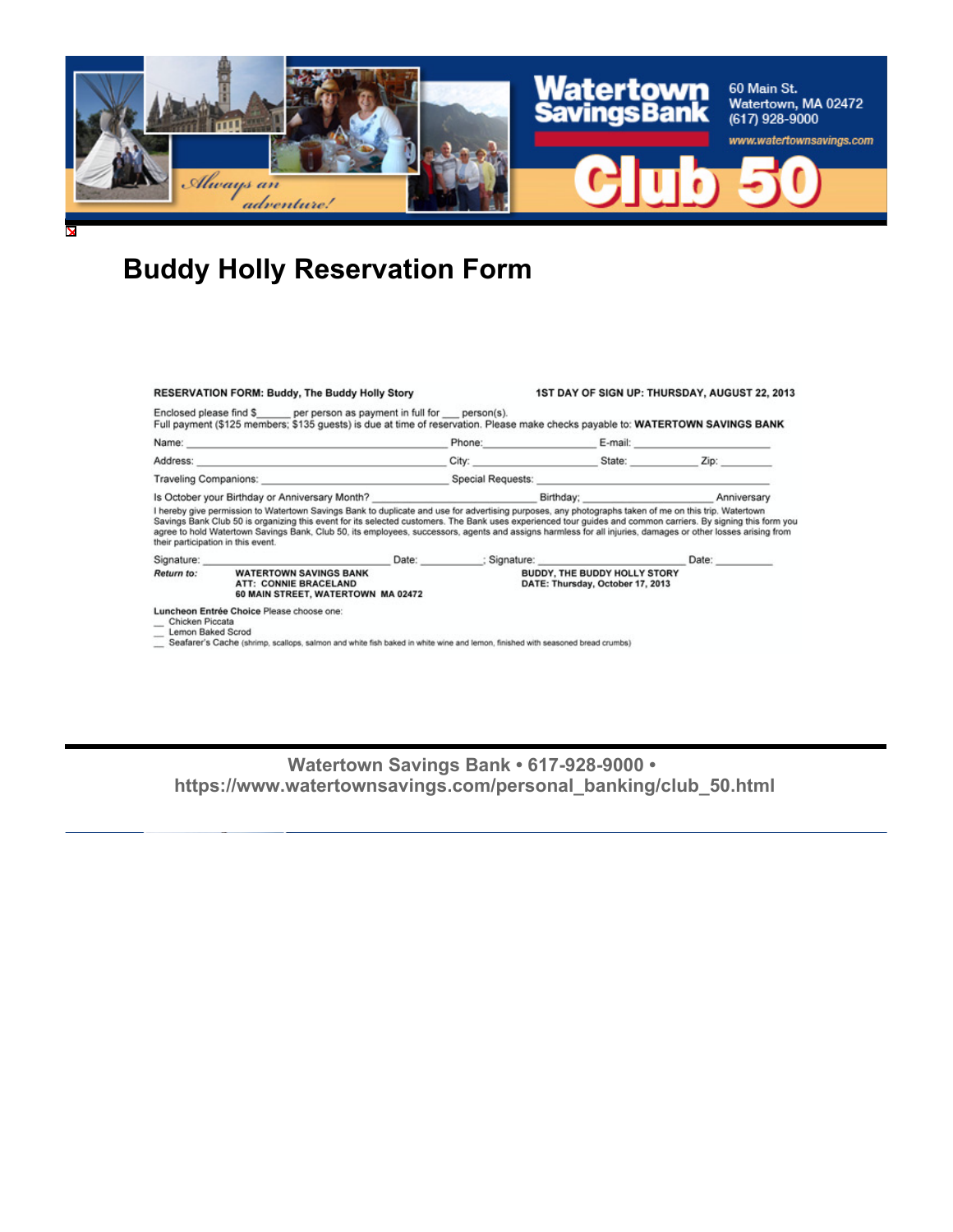

**Club 50 Opportunities** 

## **Vermont**

Date: **Monday-Wednesday, October 21-23, 2013** First Day of Signup: Monday, August 26 **Price Per Person: \$675 Double / \$650 Triple / \$875 Single** Non-Member: add \$50 to double and triple **Deposit: \$200 Final Payment Due: September 20, 2013 Walkability: strenuous activity** = ability to move quickly over uneven terrain for longer periods of time.

We've come up with a great place to spend a few fall days in Vermont: **The Essex,** known as "Vermont's Culinary Resort & Spa"! It's Burlington's only AAA Four Diamond property. The resort, on 18 acres nestled between beautiful Lake Champlain and Mount Mansfield, features on-site golf, tennis, dozens of gardens, walking trails, indoor and outdoor pools, and more. We will have a few hours on our second day to enjoy the resort's amenities; the rest of our time is a wonderful whirlwind!

We're starting early on Monday, as our deluxe Yankee Line motorcoach leaves Nonantum American Legion Post 440 at 7 a.m. To help break up the drive, we'll visit **Hildene – The Lincoln Family Home** in Manchester, VT, before arriving at the resort in plenty of time to freshen up for our **Cook Academy Culinary Dinner with Chef Demonstration.**

On Tuesday following breakfast at the resort, a local guide will join us to tour **Cabot Creamery** (with samples), **Morse Maple Farm** (more samples!), and **Montpelier,** our national's oldest and best-preserved state capitols. That evening is another dining treat: A **dinner cruise on board** *The Spirit of Ethan Allen III,* Lake Champlain's largest cruise ship.

Our final day is also packed with fun – and more sampling! After breakfast at the resort, we will visit and tour **Lake Champlain Chocolates, Vermont Teddy Bear Factory,** and **Cold Hollow Cider Mill** before our last stop, **The Vermont Country Store.** We should return home around 8 p.m. Wednesday.

**Also included:** All necessary taxes and gratuities at the resort; driver gratuity. **Cancellation Policy:** A full refund is available up to 30 days prior to trip start.

**Please note:** Motorcoach seating is assigned according to the date & time we receive your reservation (excluding accommodations for special needs), starting 8:30 a.m. on the established first date of sign up. Non-members traveling with us must do so as the guest of a current club member. Individuals who require special attention must bring someone to assist them.

A Yankee Line, Inc. acts only as an agent for the various independent suppliers that provide hotel accommodations, transportation, sightseeing, activities, or other services connected with this tour. Such services are subject to the terms and conditions of those suppliers. A Yankee Line, Inc. and their respective employees, agents, representatives, and assigns accept no liability whatsoever for any injury, damages or expenses of any kind due to sickness, weather, strikes, hostilities, wars, terrorist acts, acts of nature, local laws or other such causes. A Yankee Line, Inc. is not responsible for any baggage or personal effects of any individuals participating in the tours/trips arranged by A Yankee Line, Inc.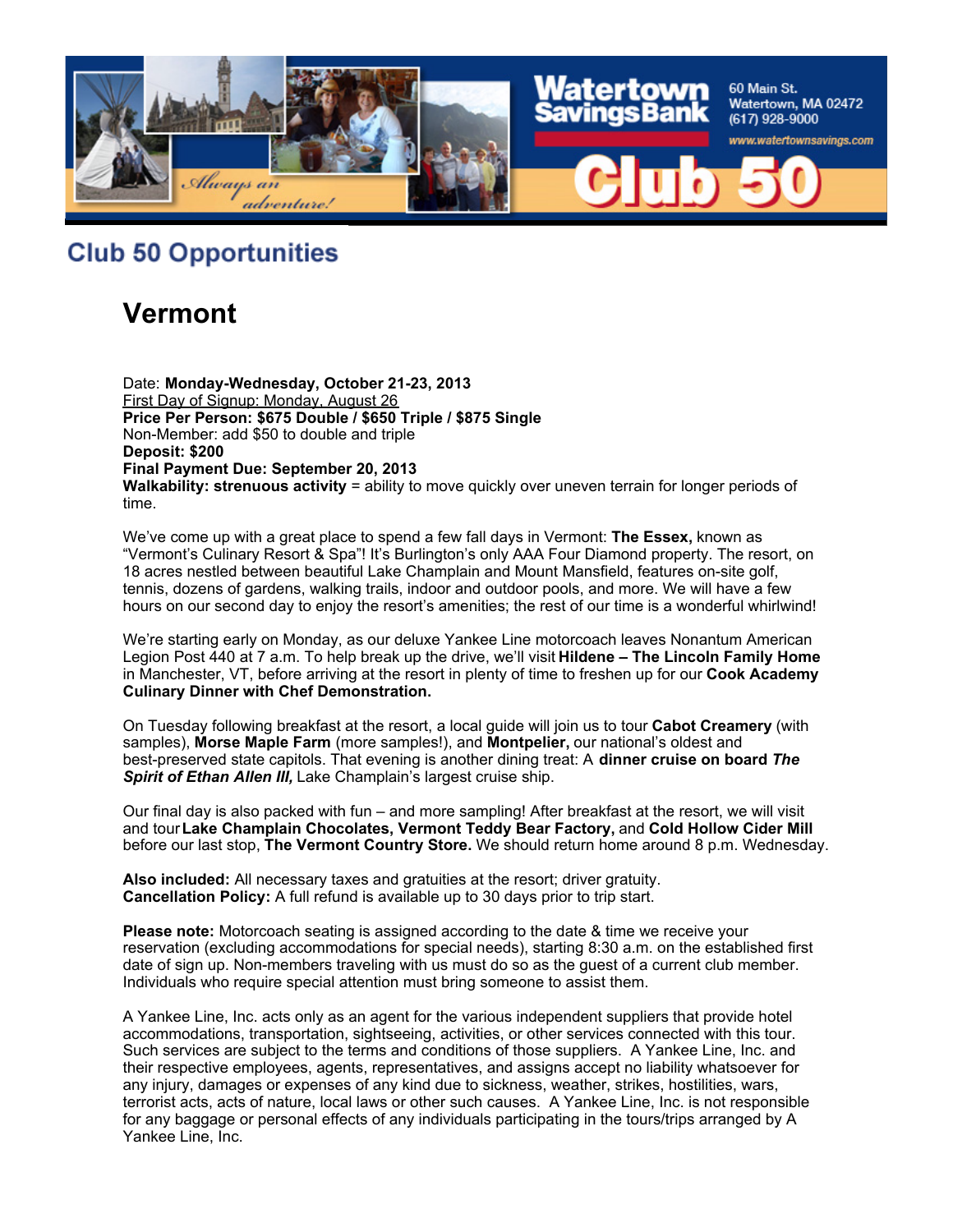**The reservation form is available on the left column of this page – see Forms.**

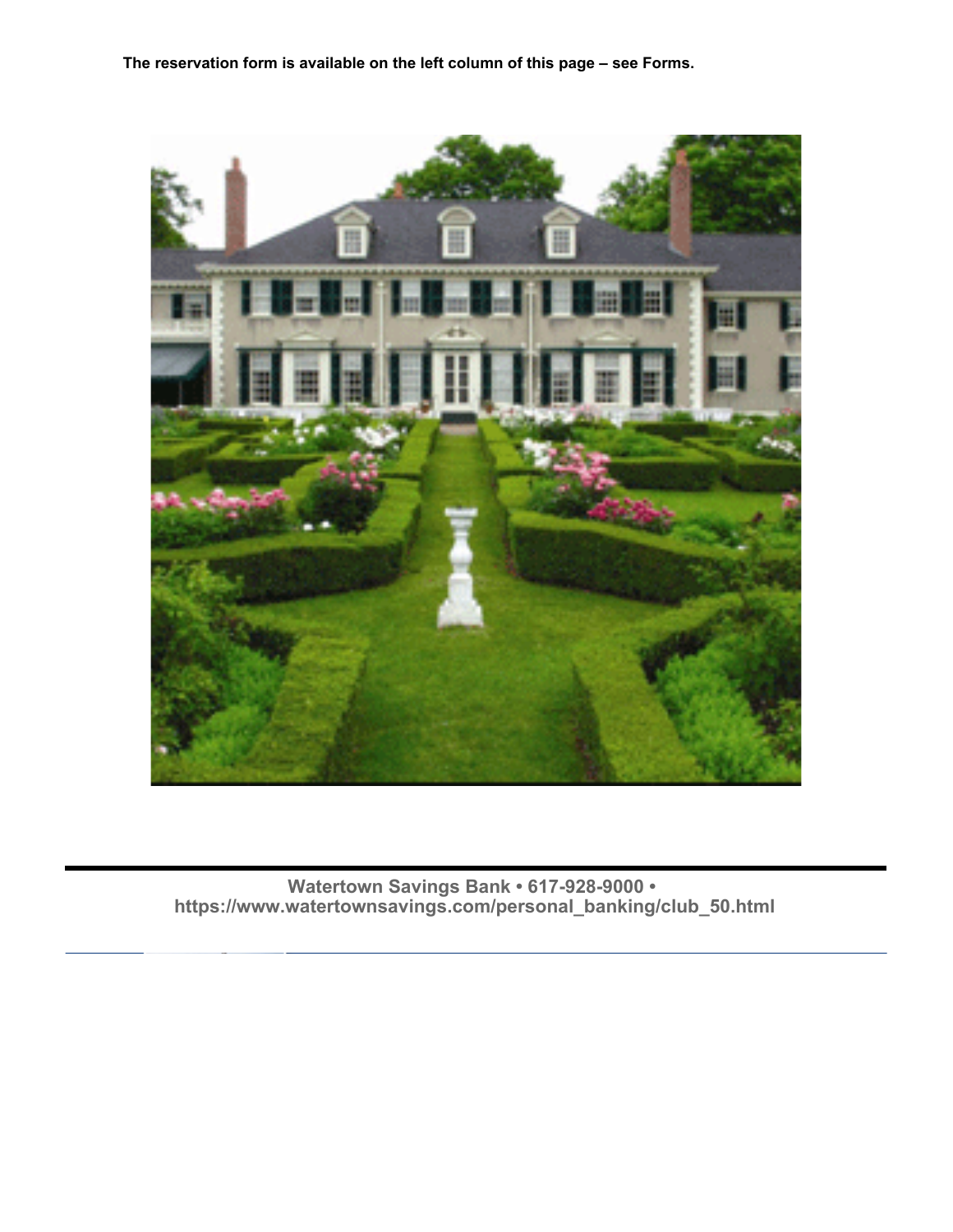

### **Club 50 Adventures**

**Castle in the Clouds** Wednesday, August 21

**The Corvettes Doo Wop Revue at Venus de Milo with Lunch** Thursday, September 5

**Old World Prague & the Blue Danube** September 10-22

**Buddy, The Buddy Holly Story at Ogunquit Playhouse Lunch at Jonathan's Restaurant** Thursday, October 17

**Vermont (Essex Inn)** Monday-Wednesday, October 21-23

**Sweet Dreams: A Patsy Cline Tribute at the Log Cabin** Wednesday, November 6

**Holiday Parties** Wednesday, December 4 Wednesday, December 11

**10 Night Ultimate Caribbean Cruise Plus One Night in Fort Lauderdale** January 30-February 10, 2014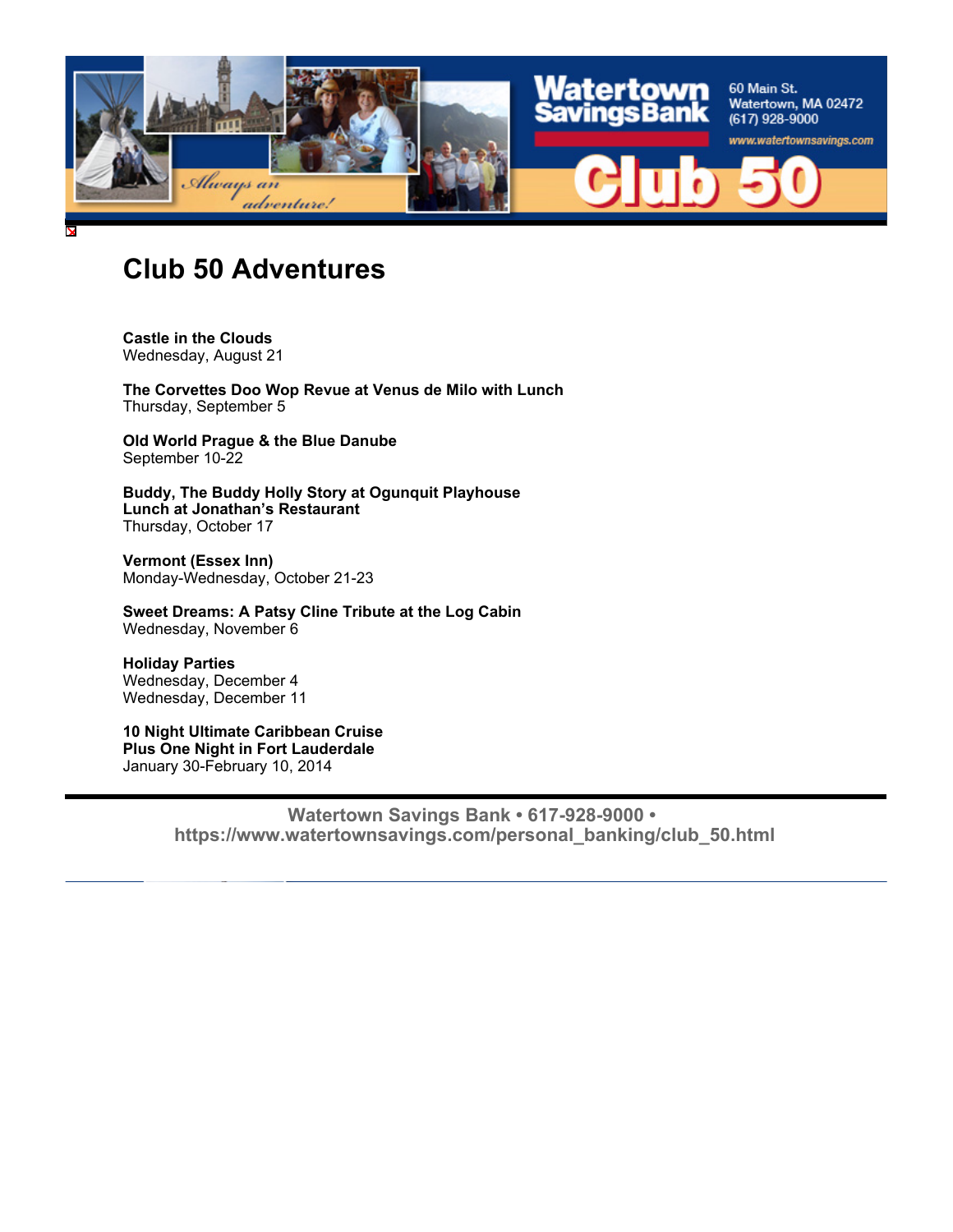

## **Save the Date**

# **Oh Boy!**

**It's 'Buddy, The Buddy Holly Story'** 

Last summer when we enjoyed a Lobster Bake at Jonathan's Restaurant in **Ogunquit, Maine,** nearly *everyone* who came with us inquired, "Why don't we come back here and then take in a matinee at Ogunquit Playhouse?" You got it! We're happy to offer *Buddy: The Buddy Holly Story* on **Thursday, October 17.** We'll be returning to Jonathan's for lunch (please select your meal choice on the reservation form, which you can find on the left column of this page). Then we'll take in the most popular musical in Ogunquit Playhouse's history – and maybe dance in the aisles to "Peggy Sue," "That'll Be the Day" and "Oh Boy"? **First day signup is Thursday, August 22.**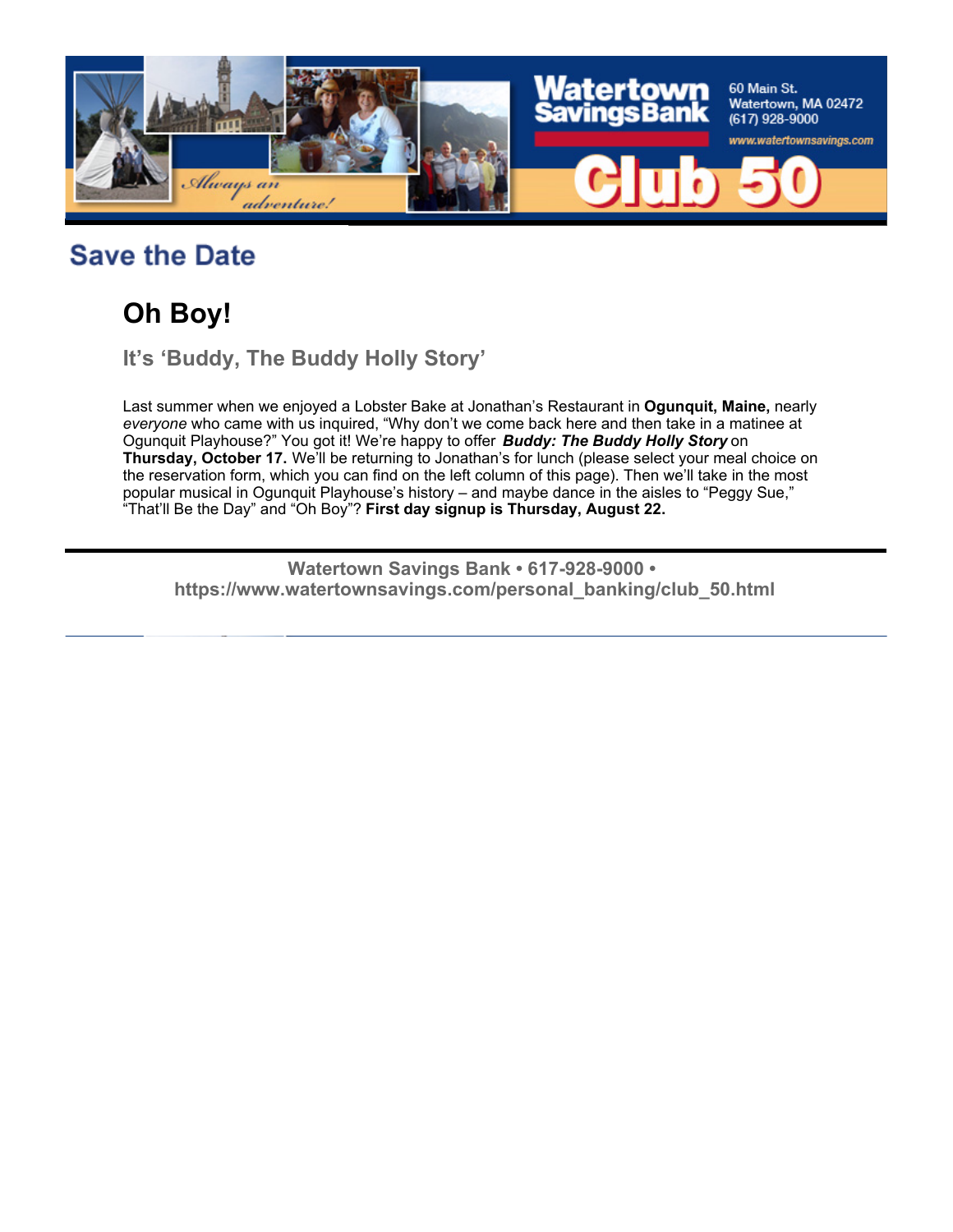

# **Featured Photo**

## **Off the Beaten Path …**

*(Left to right: Louis & Mary Ellen Susi, Maureen Mello, George and Cathy Crossman, and Karen)*

In honor of this month's Play in the Sand Day (August 11, to be exact), enjoy one of our snapshots from last month's **Provincetown Dunes Tour!** Club 50 members and their guests marveled at the incredible beauty hidden from the highway as our luxury vehicles toured the National Seashore Park and our guides shared the history of the park's dune shacks and wildlife. Afterwards we lunched at The Patio American Grill, met some engaging shopkeepers on Commercial Street, and envied the youngsters who were stand up paddleboarding in the refreshing water!

If you want to see more photos of Provincetown, just click on WSB Photo Album in red on the left. And if you're on Facebook, find us at Watertown Savings Bank-Massachusetts.